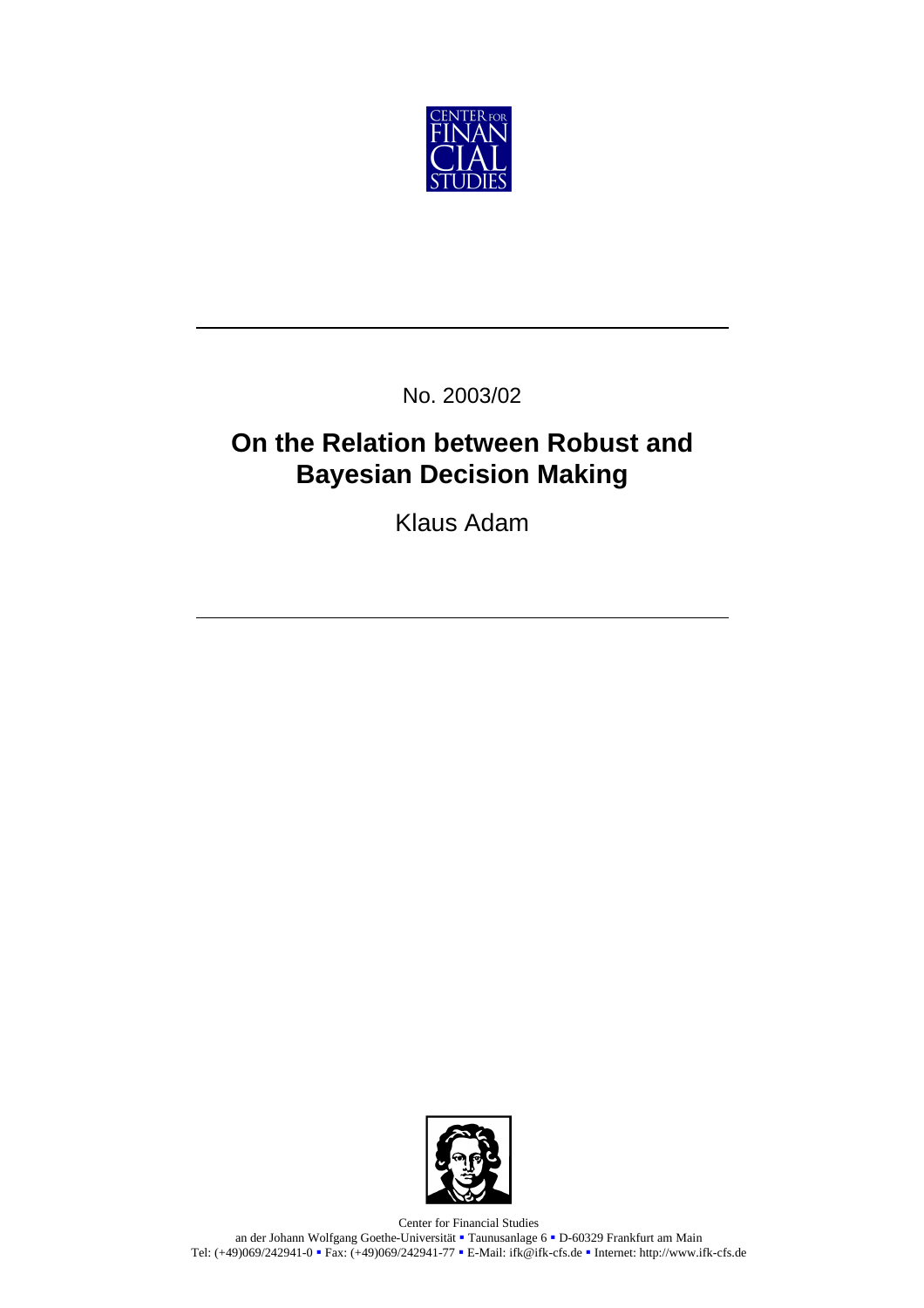CFS Working Paper No. 2003/02

## **On the Relation between Robust and Bayesian Decision Making**

Klaus Adam\*

December 2002

### **Abstract:**

This paper compares Bayesian decision theory with robust decision theory where the decision maker optimizes with respect to the worst state realization. For a class of robust decision problems there exists a sequence of Bayesian decision problems whose solution converges towards the robust solution. It is shown that the limiting Bayesian problem displays infinite risk aversion and that decisions are insensitive (robust) to the precise assignment of prior probabilities. This holds independent from whether the preference for robustness is global or restricted to local perturbations around some reference model.

### **JEL Classification:** D81

**Keywords:** robust decision theory, uncertainty aversion, risk aversion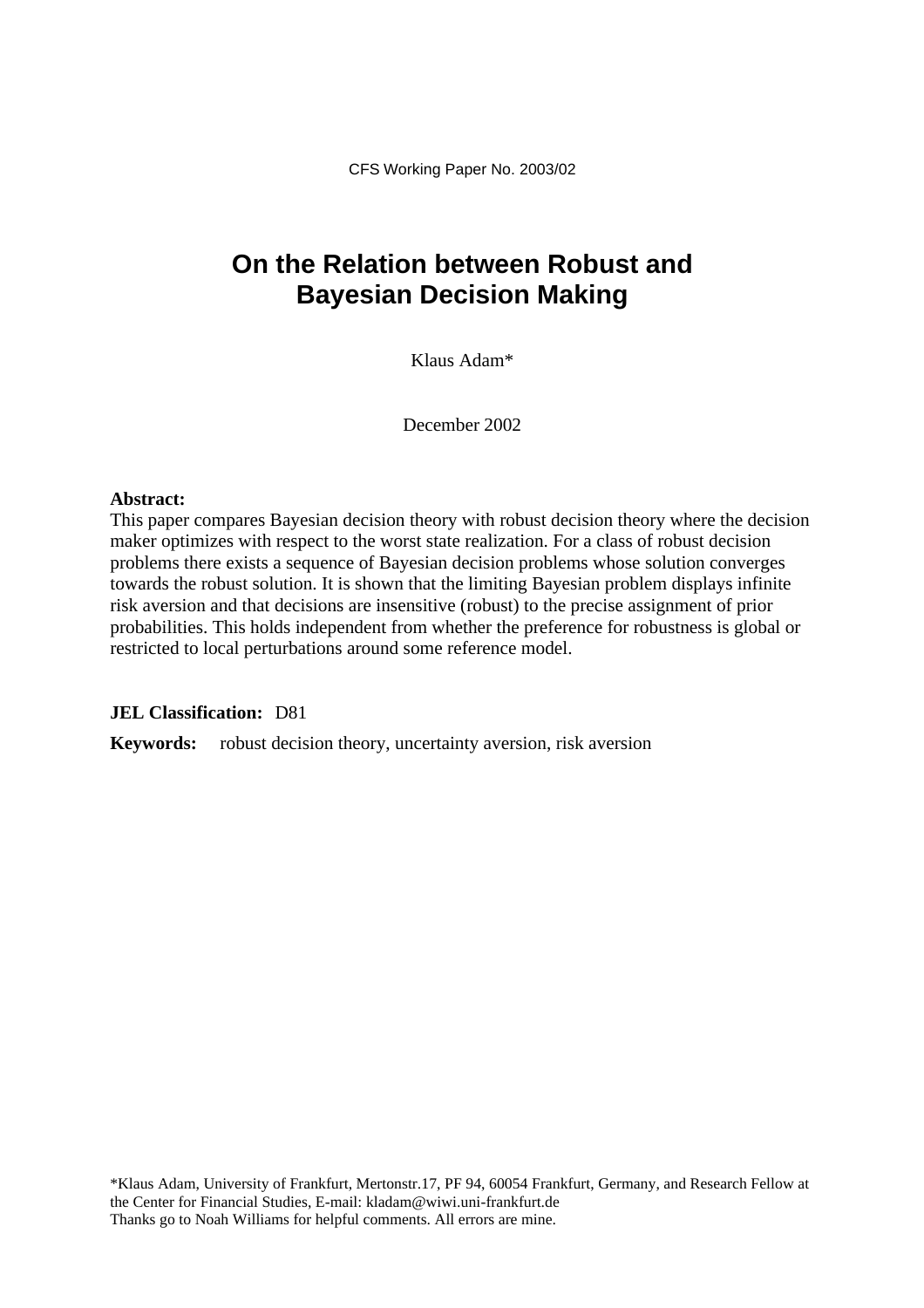### 1 Introduction

In recent years robust or maxmin decision theory has been put forward as an alternative to standard Bayesian decision theory in macroeconomics (e.g. Hansen and Sargent  $(2000)$ ,  $(2001)$ .<sup>1</sup>

The key idea behind robust decision theory is that agents might face uncertainty that they cannot quantify in terms of prior probabilities because ítoo little is known' to do so.

Without prior probabilities Bayesian decisions are not defined. Robust decision theory fills this gap by postulating that any action is evaluated according to the worst outcome that it can generate among the uncertain states to which prior probabilities cannot be assigned, see Gilboa and Schmeidler (1989) for an axiomatization.

A key motivation for introducing robust decision makers into macroeconomic models is that such models can explain behavior that seems not to be rational from a Bayesian perspective and thereby improve the descriptive performance of otherwise standard macroeconomic models. Hansen et al. (1999), for example, show that a slight preference for robustness can explain a substantial part of the observed equity premiums.

Despite its increasing popularity in applied macroeconomics (e.g. Onatski and Stock (2000), Tetlow and von zur Muehlen (2001)), the relation of robust decision theory to standard Bayesian decision theory seems to have received little attention. At the same time, it seems important to understand the links between the two problems since they might inform us in which ways robust decision makers may alter and improve the descriptive performance of macroeconomic models. Moreover, possible links are potentially informative about how to compute robust decisions in applications.

The present paper shows that robust decision problems can be interpreted in terms of the limit of a sequence of Bayesian decision problems. For a simple class of robust decision problems, I show that there is a sequence of Bayesian

 $1$  I use the term robust decision theory synonymous to the term 'maxmin decision theory', as put forward by Gilboa and Schmeidler (1989). Hansen et. al. (2002) have shown how these two classes of problems can be linked.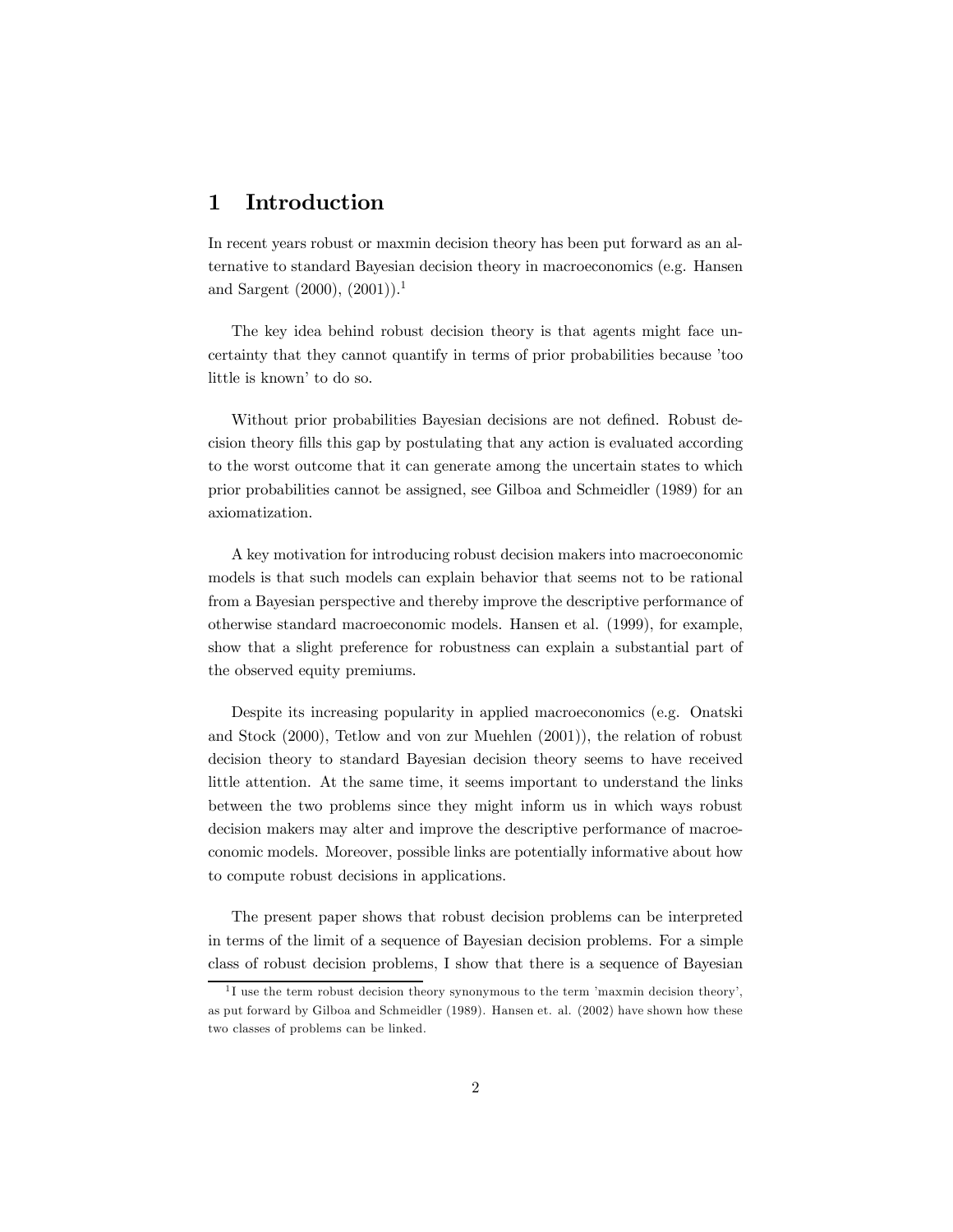decision problems with ever increasing risk aversion that has the property that the associated optimal decisions converge to the optimal robust decision.

Convergence is robust to the precise assignment of prior probabilities by the Bayesian as long as strictly positive probability is assigned to all states over which the robust decision faces unquantifiable uncertainty. This suggests the following Bayesian interpretation of robust decision theory: it represents the choice of a particular objective function that has the property that optimal Bayesian decisions are insensitive (or robust) to many different priors.

These results hold not only when the desire for robustness is of a global nature but also if desired robustness is locally restricted to some small set of perturbations around a reference model.

Besides ever increasing risk-aversion, the sequence of Bayesian decision problems has a second interesting property: utility fails to be time separable even if the objective function of the robust decision maker (seemingly) displays such time separability. This property emerges because the worst case evaluated by the robust decision maker depends on the full decision vector and not only on the decision of a single period.

The next section introduces the decision problem and describes the robust and Bayesian approach to its solution. Section 3 derives the convergence result which is illustrated in section 3.1 with the help of a simple example. Section 4 extends the setup to infinite dimensional decision problems with discounting. An appendix collects the proofs.

### 2 Bayesian and Robust Decision Problems

Consider a decision maker whose objective can be described by a simple loss function that depends on a decision vector  $x \in \mathbb{R}^n$  and an unknown state of the world s:

$$
L(x,s) \tag{1}
$$

 $L(\cdot, s)$  is assumed to be twice continuously differentiable and strictly convex for all  $s$ . The state of the world  $s$  is assumed to belong to some finite and known set  $\Omega_s = \{s_1, \ldots s_I\}$  and the decision is assumed to belong to a compact and convex set  $\Omega_x \subset R^n$  of feasible decisions.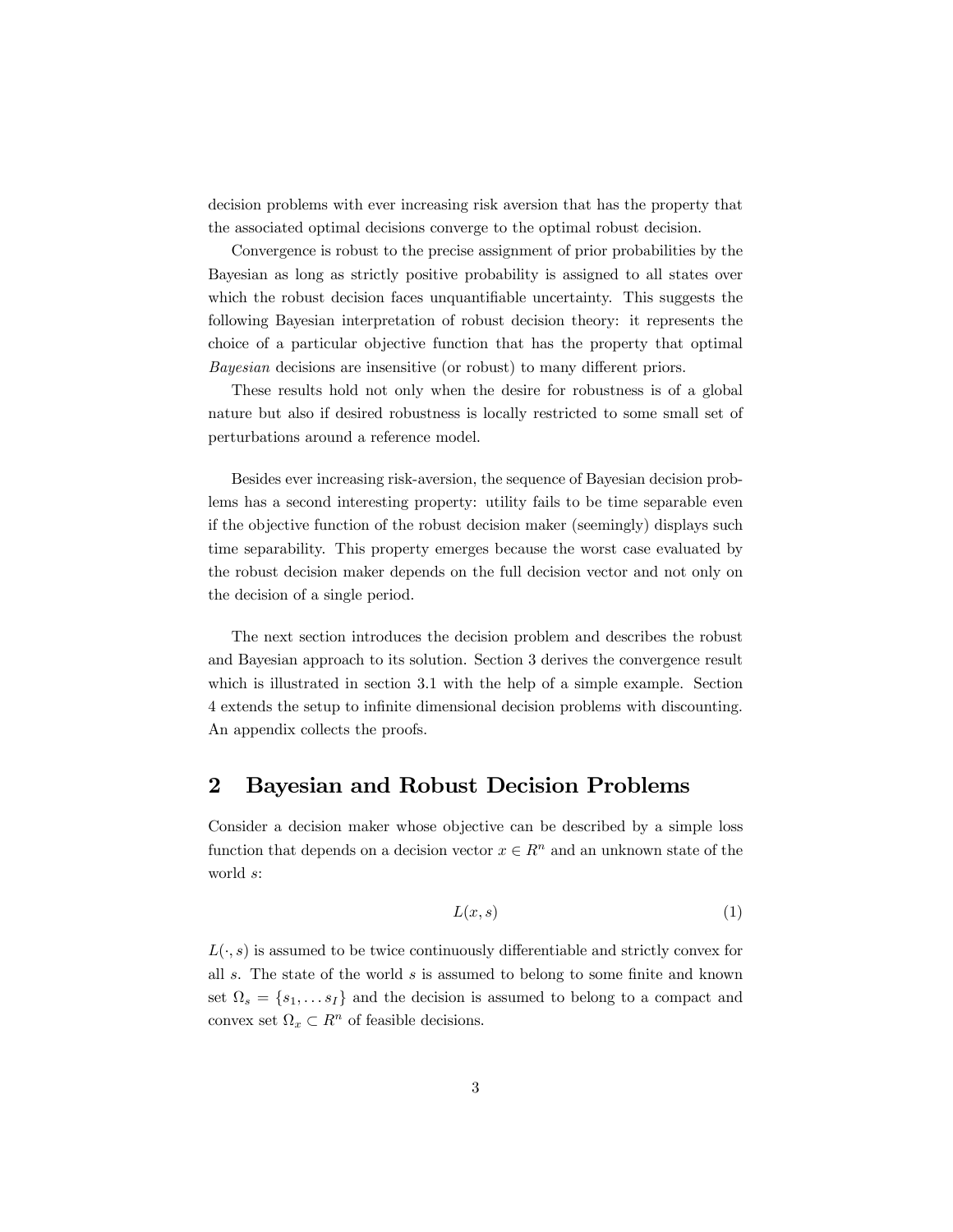While the state  $s$  entering the loss function  $(1)$  may be interpreted literally as a state of nature, it is more interesting to interpret s as indexing probability distributions over random events. The latter implies that each s is associated with a different economic model about the underlying stochastic process, which is an interpretation more in line with the recent literature on robust control in macroeconomics.

First, consider a Bayesian decision maker. Based on Savage's axioms such a decision maker can construct subjective prior probabilities  $p_i$   $(i = 1, \ldots n)$  that describe the likelihood with which the decision maker believes that state  $s_i$  will realize.

Given these priors a Bayesian acts to

$$
\min_{x \in \Omega_x} E\left[L(x, s)\right] = \min_{x \in \Omega_x} \sum_{i=1}^I L(x, s_i) p_i \tag{2}
$$

Next, consider what has been called a robust decision maker who cannot assign meaningful priors to the realization of the state s. The inability to assign prior probabilities might be due to a failure of some of Savage's axioms, e.g. if there is no random variable with uniform distribution that allows for the calibration of probabilities.

Uncertainty that cannot be quantified in terms of subjective probabilities has been called Knightian uncertainty in the literature. The existence of Knightian uncertainty opens many possible ways for modeling the decision problem. One intuitive way, suggested by Blinder (1998), is to simply average over the states of the world. The resulting decision problem would be equivalent to a Bayesian decision problem with  $p_i = \frac{1}{I}$   $(i = 1, \ldots, I)$ .

The most widely advocated method to model decisions in the presence of Knightian uncertainty is to let the decision maker choose the action  $x$  that minimizes the maximum possible loss associated with  $x$ . In mathematical terms

$$
\min_{x \in \Omega_x} \max_{s \in \Omega_s} L(x, s) \tag{3}
$$

Let  $x_r^*$  denote the solution to the minimization part of problem (3). An axiomatic formulation for such a decision theory has been given by Gilboa and Schmeidler (1989).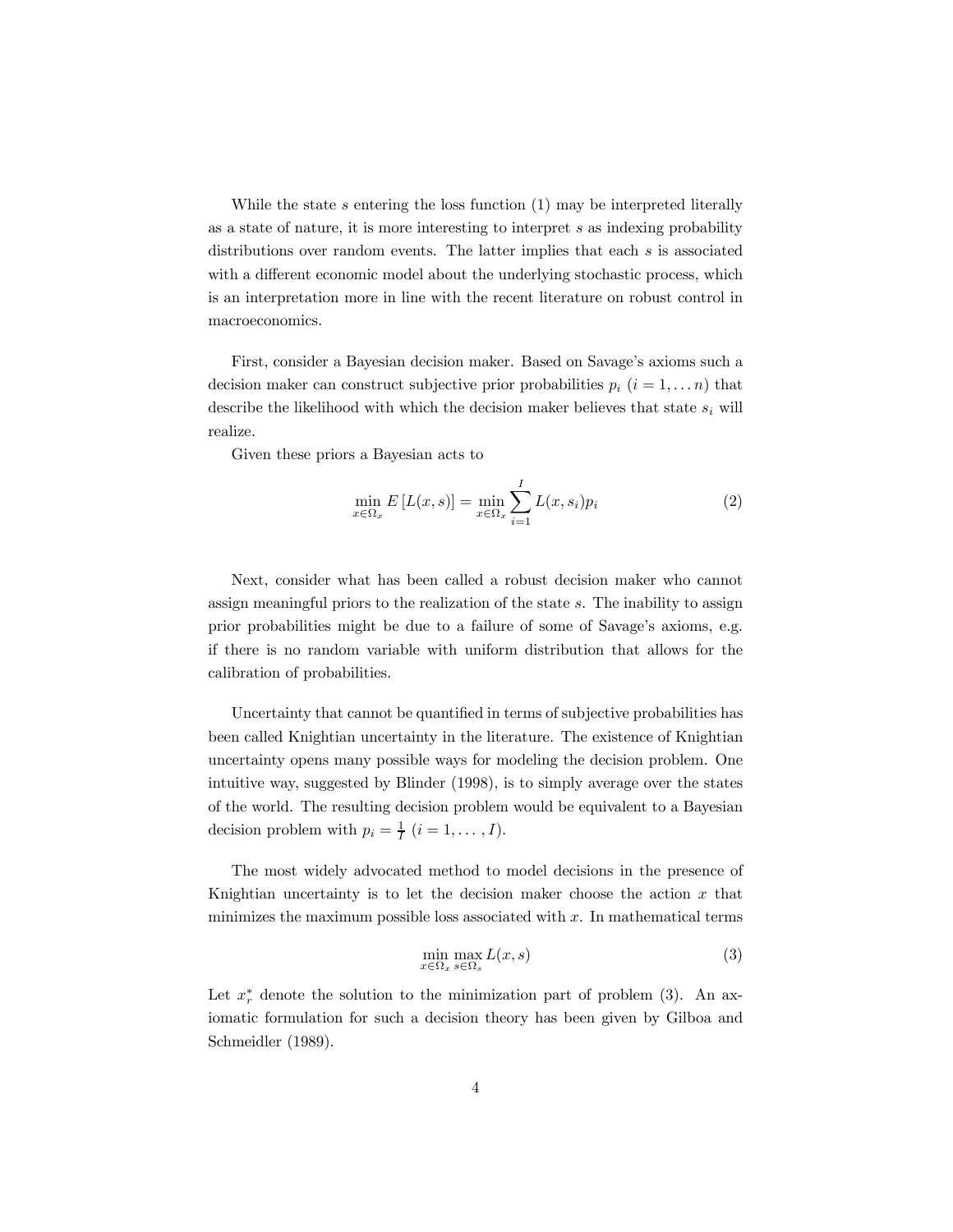When  $\Omega_s$  contains the states of the world in a primitive sense, then equation (3) implies that the decision maker has a preference for global robustness, as an action  $x$  is evaluated with respect to all possible outcomes. For the case where  $\Omega_s$  indexes a set of probability distributions (economic models), equation (3) allows for a preference for local robustness, as the decision maker seeks only to be robust with respect to models contained in  $\Omega_s$ .

It is useful to rewrite the robust decision problem as follows:

$$
\min_{x \in \Omega_x} R(x) \quad \text{with}
$$
\n
$$
R(x) \equiv \sum_{i=1}^{I} L(x, s_i) I(x, s_i)
$$
\n(4)

where  $I(x, s_i)$  is an indicator function that is equal to one if  $s_i$  is a maximizer of  $L(x, s_i)$  and that is equal to zero otherwise.<sup>2</sup> Rewriting the robust objective in this way helps to highlight the relation to the Bayesian problem (2).

The indicator functions appearing in  $(4)$  look almost like 'prior probabilities' of the robust decision maker. These 'robust priors' put all probability weight on the worst state associated with a given decision  $x$ . Since this worst state may shift with x, the 'prior' of the robust decision maker may shift with the chosen decision. This is a major difference to Bayesian priors.

Given the previous observation, there exists an immediate equivalence between robust and Bayesian decisions, as pointed out by Chamberlain (2000) and Hansen et al. (2002): if the Bayesian's priors put all probability weight on the worst state associated with the robust decision, then the optimal Bayesian decision is identical to the robust decision. Note, however, that these priors need not be rational from a Bayesian perspective.

Instead of choosing the Bayesian's priors, this paper seeks to choose an objective function for the Bayesian problem to achieve an equivalence between the optimal Bayesian and robust decisions that holds (almost) independent from the prior probabilities assigned by the Bayesian. This is done in the next section.

<sup>&</sup>lt;sup>2</sup>If there are several maximizers I define the indicator function to be 1 only for the state with the lowest index *i*.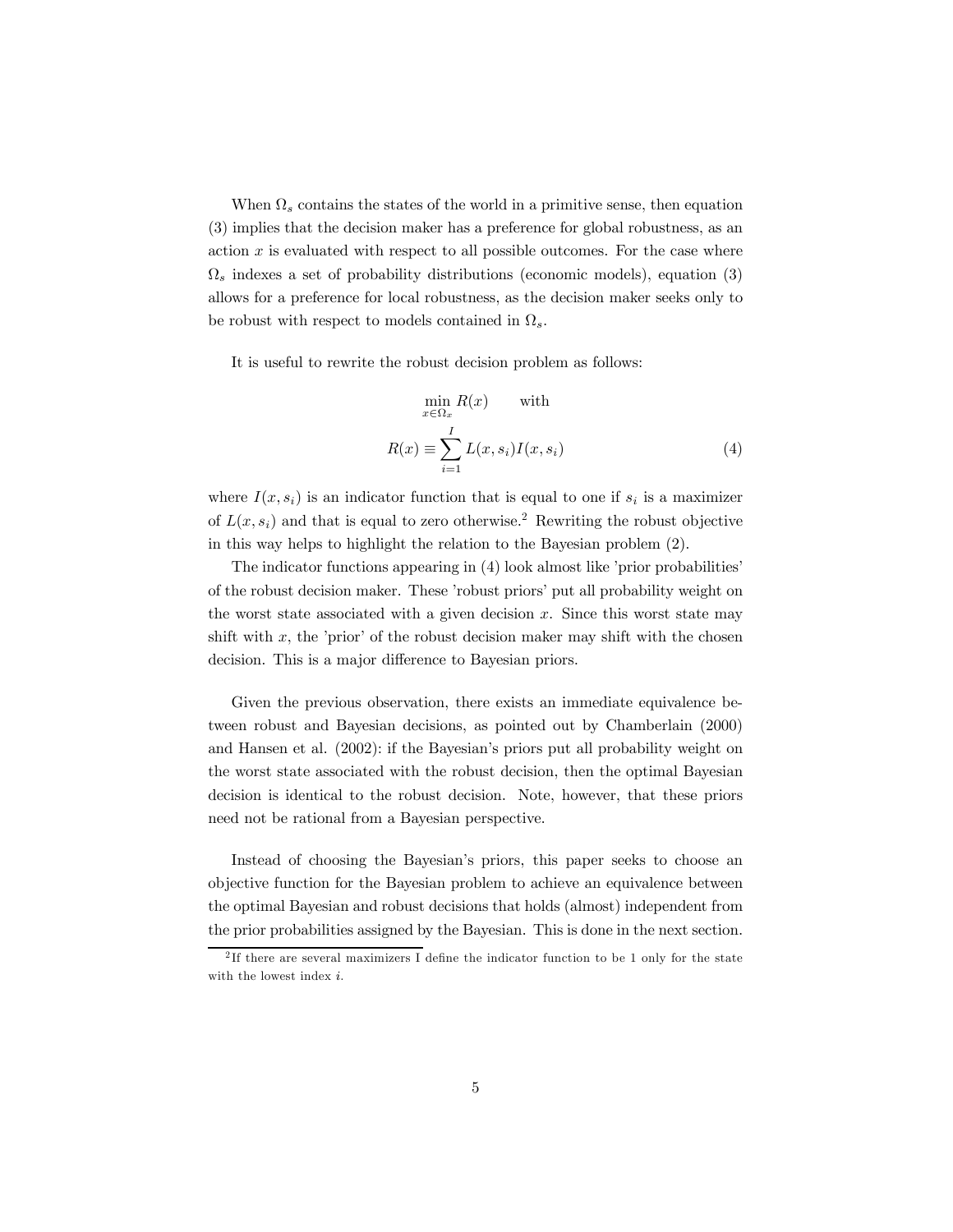### 3 Linking Bayesian and Robust Decision Problems

The objective of this section is to establish a link between the Bayesian and the robust decision problems described in the previous section. The main idea is to change the objective function of the Bayesian decision problem in a way that the Bayesianís objective will have the same minimum as the robust objective.

Since the Bayesian's loss function depends on the action  $x$ , altering the loss function is a back-door through which one can cause the Bayesian to behave as if her priors were changing across actions. In particular, if the Bayesian was to maximize a transformed loss function  $T(L(x, s))$  with the property that

$$
T(L(x,s)) = L(x,s) \cdot \frac{I(x,s)}{p_s} \tag{5}
$$

where  $p_s$  is the prior probability for state s, then the Bayesian problem would be identical to the robust decision problem:

$$
\min_{x \in \Omega_x} E[T(L(x, s))]
$$
\n
$$
= \min_{x \in \Omega_x} \sum_{i=1}^{I} L(x, s_i) \frac{I(x, s_i)}{p_i} p_i
$$
\n
$$
= \min_{x \in \Omega_x} R(x)
$$

Of course, such a transformed 'loss function' is not a loss function in the strict sense since it depends on prior probabilities.

Given that direct equivalence between the two problems requires a Bayesian loss that depends on priors, the strategy is to construct a sequence of transformed loss functions  $T^k(L(x, s))$  for the Bayesian problem with the property that these transformed loss functions are independent of the prior. At the same time the solution to

$$
\min_{x \in \Omega_x} E\left[T^k(L(x, s))\right] \tag{6}
$$

which is denoted by  $x_k^*$  should converge to the robust solution  $x_r^*$  as k increases without bound, i.e.

$$
\lim_{k \to \infty} \|x_k^* - x_r^*\| = 0.
$$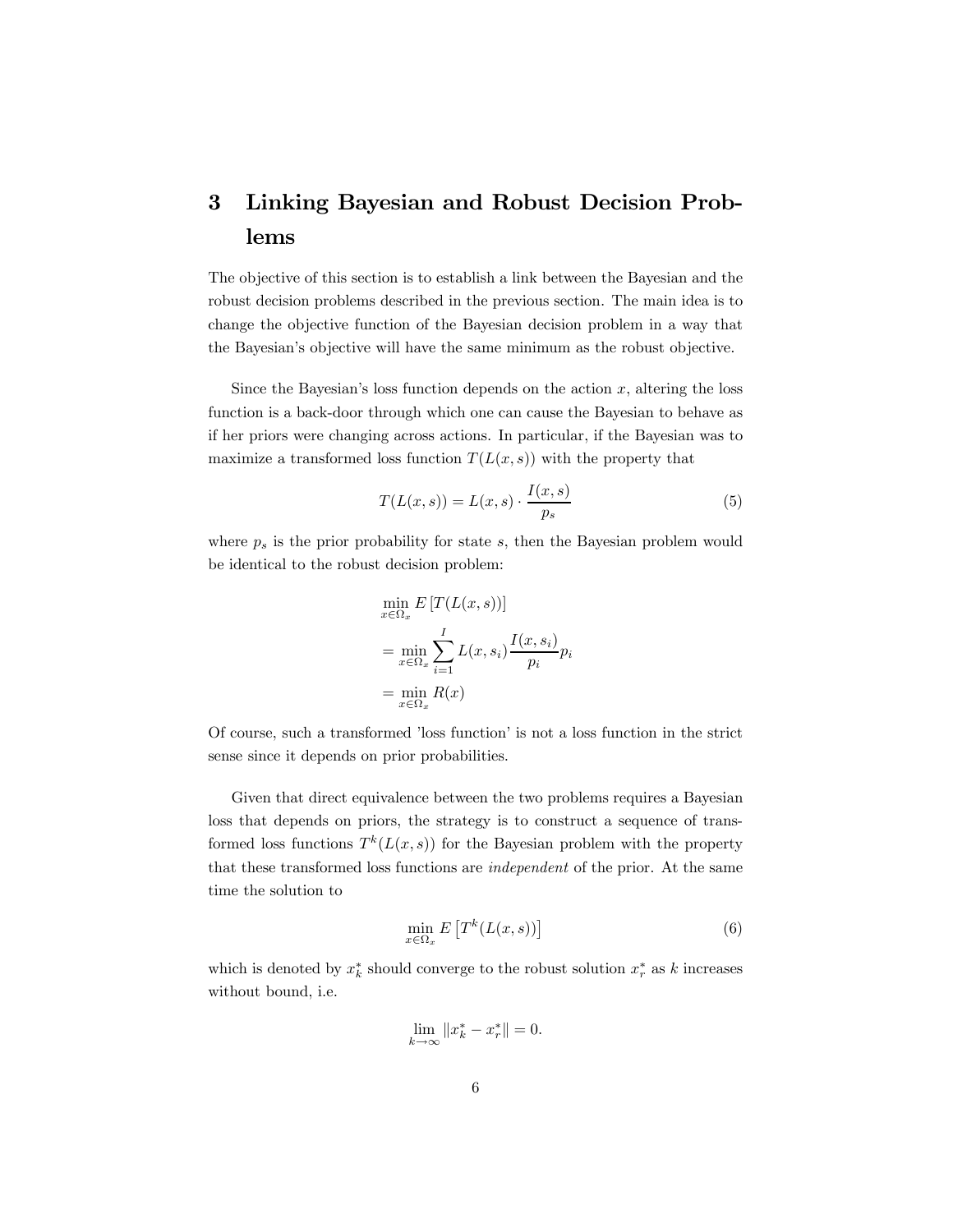Define the following sequence of transforming functions  $T^k(\cdot)$ :<sup>3</sup>

$$
T^k(L) = e^{kL}
$$

Since  $T^k(.)$  is increasingly convex as k increases, a Bayesian with objective  $T^{k}(L)$  will become increasingly risk averse in terms of the coefficient of absolute risk aversion. As a result, the value of the transformed loss  $T^k(L)$  increases disproportionately with the size of the loss L.

Intuitively, this implies that the largest of all losses  $L$  associated with some action x obtains increasing relative weight. This should move the solution to the Bayesian decision problem closer and closer to the robust solution. Proposition 1 below confirms this intuition:

**Proposition 1** Let  $x_k^*$  denote the solution to the transformed Bayesian decision problem (6) with prior probabilities  $p_i > 0$   $(i = 1, \ldots n)$ . Let  $x_r^*$  denote the solution to the robust decision problem  $(4)$ . Then

$$
\lim_{k \to \infty} ||x_k^* - x_r^*|| = 0
$$

The proof of proposition 1 can be found in the appendix. Proposition 1 shows that robust decisions can be interpreted as decisions of a Bayesian with an infinite degree of risk-aversion and arbitrary strictly positive priors over the domain to which the robust decision maker cannot assign prior probabilities. In Bayesian terms the desire for robustness represents a choice of a particular objective function, which has the property that optimal decisions are robust to the assignment of prior probabilities.

The next subsection illustrates proposition 1 using a univariate example.

#### 3.1 An Example

Consider the following simple loss function, which has been considered amongst others by Brainard (1967) and Onatski (2000):

$$
L(x,s) = (sx - \pi^*)^2
$$

The variable  $\pi^*$  denotes an inflation target pursued by the central bank while sx denotes the inflation rate that results when the decision maker chooses policy

 $\frac{3}{3}$ The particular sequence  $T^k$  is just chosen for convenience and other sequences might give the same result.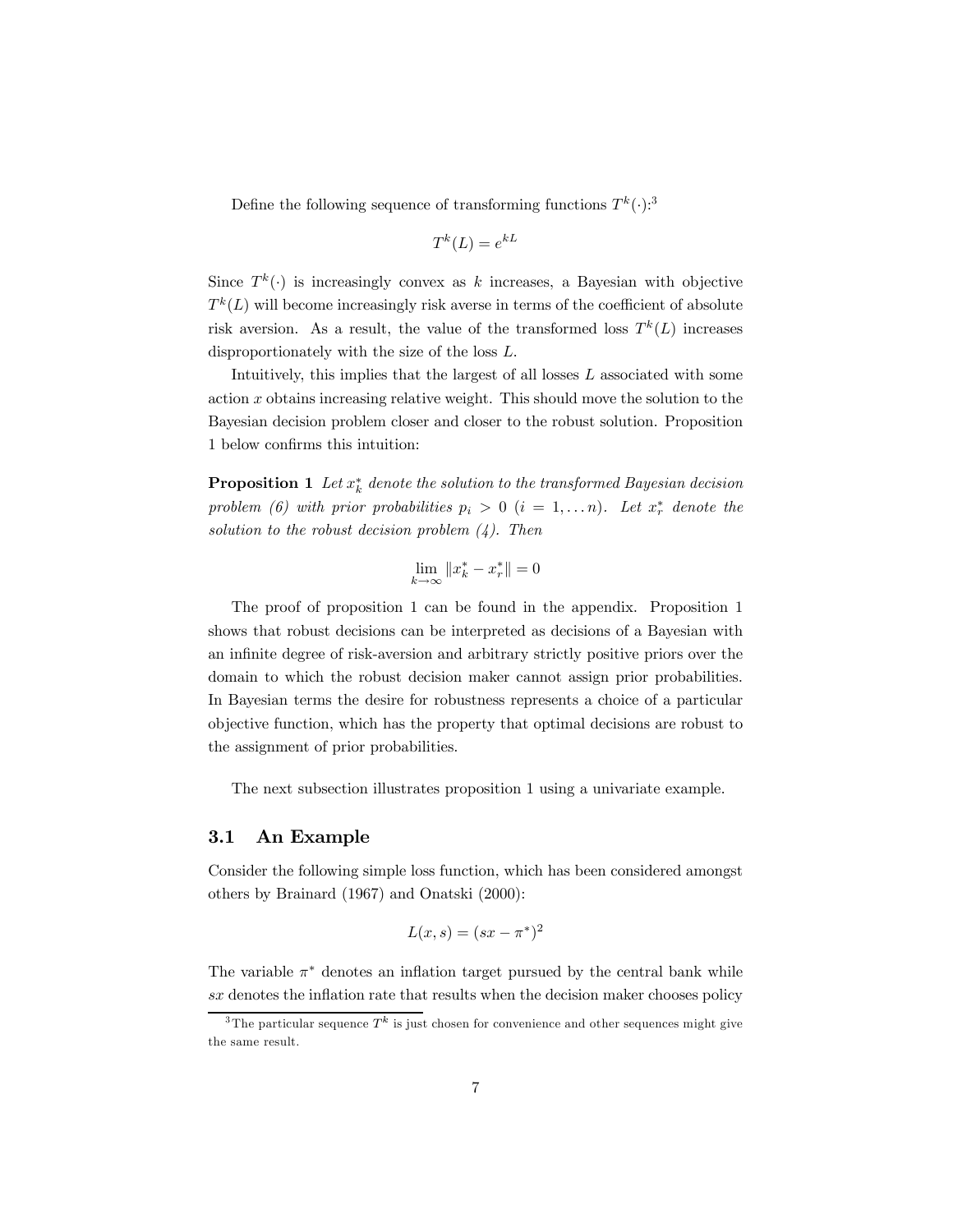x and the state of the world is given by s. If  $x$  is the real interest rate, then the factor s represents the sensitivity of the economy's inflation rate to the real interest rate, a number likely to be unknown to the policy maker. Moreover, the policy maker might be unable to assign probabilities to the various values of s.

For simplicity, suppose that the desired target inflation rate is  $\pi^* = 2$  and that there are only two potential multipliers  $s_l < s_h$  with  $s_l = 1$  and  $s_h = 3$ .

The loss functions associated for each of these multipliers are shown in figure 1. The dotted line in the graph indicates the maximum loss associated with each action. Figure 1 clearly shows that the robust decision that minimizes the maximum loss is given by  $x_r^* = 1.4$ 

Suppose a Bayesian central bank assigns equal probability to each of the two multipliers  $s_i$   $(i = l, h)$ . The optimal Bayesian decision is then given by  $x^* = 0.8$ .

The Bayesian decision maker reacts less aggressively than the robust decision maker. This is the case because the Bayesian trades off the gains and losses across the different realizations of s. At the robust decision  $(x = 1)$  the loss functions in figure 1 have different absolute slope coefficients depending on the value of  $s^i$   $(i = l, h)$ . Therefore, the Bayesian has an incentive to decrease the interest rate below 1 since the gains made for the realization  $s_h$  will exceed the losses for realizations  $s_l$ , given the prior probabilities assigned to these states.

When the Bayesian's objective function is subjected to increasingly convex transformations through  $T^k(\cdot)$  risk aversion increases. This implies that the gains for the state  $s_h$  will be appreciated less relative to the potential losses for state  $s_l$ . Graphically one can interpret this as figure 1 being scaled in the direction of the y-axis with each point being scaled by a factor that is increasing with its distance from the x-axis. As a result, the slope of  $L(x, s<sub>l</sub>)$  to the left of  $x = 1$  increases much faster than the absolute value of the slope of  $L(x, s_h)$ to the left of this point. This pushes the Bayesian decision into the direction of the robust decision.

Figure 2 shows how the Bayesian decision approaches the robust decision as  $k$  increases, which suggests a convenient way to calculate (approximately) robust decisions.<sup>5</sup>

 $4$ Since there is no uncertainty about the sign of the parameters  $s$  the optimal robust decision coincides with the optimal decision under certainty equivalence, as noted by Onatski (2000).

<sup>&</sup>lt;sup>5</sup>The speed of convergence will depend, amongst other things, on the Bayesian's prior.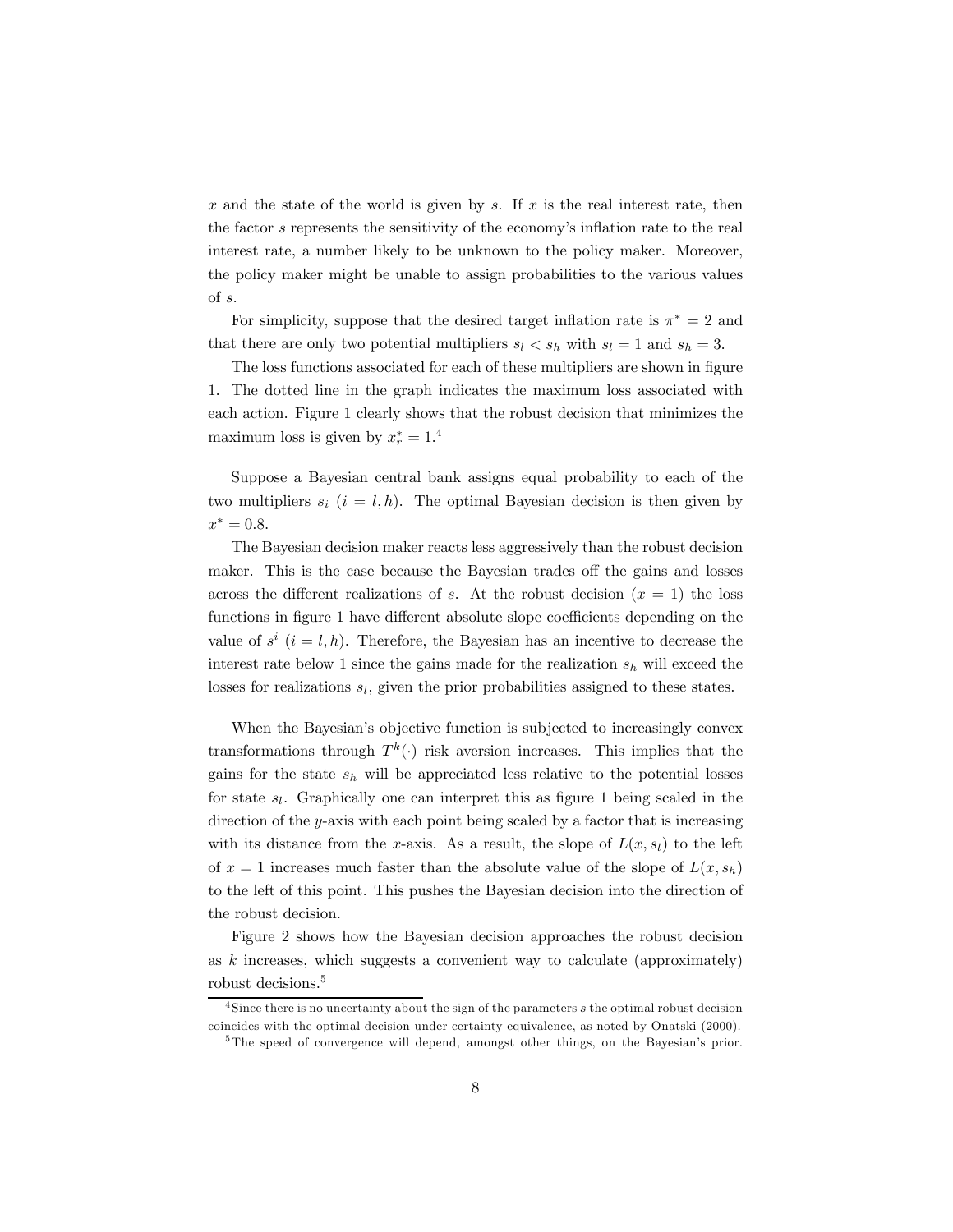### 4 Extension

While the loss function considered so far assumed a finite dimensional decision vector, macroeconomists tend to use infinite horizon models with infinite dimensional decision vectors. In this section we show that the results of the previous section extend in a natural way to the infinite horizon problems with discounting.

Consider the following loss function

$$
L(x,s) = \sum_{t=0}^{\infty} \beta^t l(x_t, s)
$$

where  $x_t \in R^n$  denotes the period t decision, the vector  $x = (x'_0, x'_1, \dots)'$  the stacked period decisions, and  $\beta < 1$  a discount factor. The period loss function  $l(\cdot, s)$  is assumed to be strictly convex and twice continuously differentiable for all s. The period decision  $x_t$  must be chosen from a compact and convex set of feasible decisions  $\Omega_t$ , that might depend on past decisions. Furthermore, there is a compact set  $\Omega_x \subset R^n$  such that  $\Omega_t \subset \Omega_x$  for all t.

The robust decision maker minimizes

$$
\min_{\{x_t | x_t \in \Omega_t\}} \max_{s \in \Omega_s} \sum_{t=0}^{\infty} \beta^t l(x_t, s) \tag{7}
$$

To construct the transformed Bayesian problem it might seem natural at first to transform the period loss function  $l(\cdot, \cdot)$  to preserve the time separability of the objective function, e.g. to let the Bayesian minimize

$$
\min_{\{x_t | x_t \in \Omega_t\}} \sum_{i=1}^I \sum_{t=0}^\infty \beta^t e^{kl(x_t, s_i)} p_i \tag{8}
$$

However, the solution to this problem will *not* necessarily converge to the solution of the robust decision problem as  $k$  increases without bound. This is the case because a marginal change of some decision might have its strongest impact for a state  $s_i$  that differs from the worst-case state  $s_r^*$  associated with the robust decision. When, in addition, the sign of the utility change for  $s_i$  is opposite to the sign of the utility change for  $s_r^*$ , then the Bayesian decisions for (8) fails to converge as  $k \to \infty$ . This is illustrated in the following example.

Convergence will be slower, the less weight is attached to the worst state associated with the robust decision.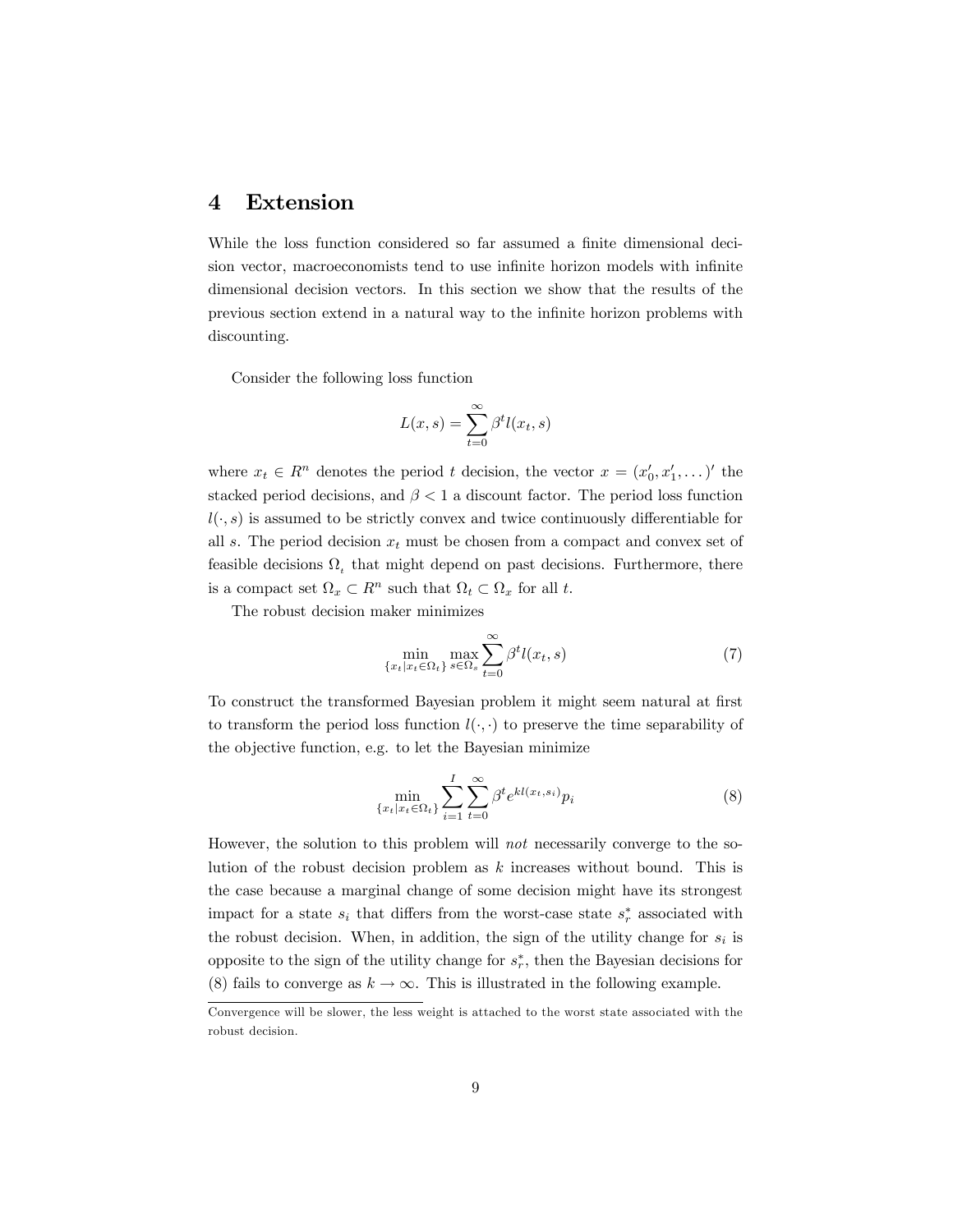**Example 2** Let the optimal robust decision be given by  $x_r^{*} = (x_{r,0}^{*}, x_{r,1}^{*}, \dots)$ and the state  $s_i$   $(i = 1, 2)$  that maximizes the loss for this and any neighboring decisions is given by  $s_1$ . Next consider the decision

$$
x' = x'^{*}_{r} + (d', 0, 0, 0 \dots)
$$

which is equal to  $x_r^*$ , except for the first period. Suppose that altering the decision from  $x_r^*$  to x causes the loss in period zero to increase by  $\gamma_1 > 0$  units in state  $s_1$ . This causes x to be suboptimal for the robust decision maker.

Next, consider a Bayesian decision maker with objective (8) who considers a deviation from  $x_r^*$  to x. The change  $\Delta_k$  in the first period loss is given by

$$
\Delta_k = \left(e^{k(l(x_{r,0}^*,s_1)+\gamma_1)} - e^{kl(x_{r,0}^*,s_1)}\right)p_1 + \left(e^{k(l(x_{r,0}^*,s_2)+\gamma_2)} - e^{kl(x_{r,0}^*,s_2)}\right)p_2 \tag{9}
$$

where  $\gamma_2 = l(x_{r,0}^* + d, s_2) - l(x_{r,0}^*, s_2)$ . Suppose  $\gamma_2 < 0$  and  $l(x_{r,0}^*, s_2)$  >  $l(x_{r,0}^*,s_1) + \gamma_1 > 0$ , which cannot be excluded, then

$$
\lim_{k \to \infty} \Delta_k = -\infty
$$

which indicates that a Bayesian with objective function (8) will prefer x to  $x_{r^*}$ for all sufficiently large k.

To obtain a convergence result similar to the one in section 3 one has to define the transformed loss function as

$$
T^{k}(L(x,s)) = e^{k\left(\sum_{t=0}^{\infty} \beta^{t}l(x_{t},s_{i})\right)}
$$
\n
$$
(10)
$$

and let the Bayesian minimize

$$
\min_{\{x_t | x_t \in \Omega_t\}} \sum_{i=1}^I e^{k\left(\sum_{t=0}^\infty \beta^t l(x_t, s_i)\right)} p_i \tag{11}
$$

where  $p_i$  are prior probabilities.

Proposition 3 below shows that, as k increases without bound, the Bayesian solution to problem (11) converges to the robust solution in terms of the following vector norm:

$$
||x||_{\beta} = \sum_{t=0}^{\infty} \beta^t x'_t x_t
$$
\n(12)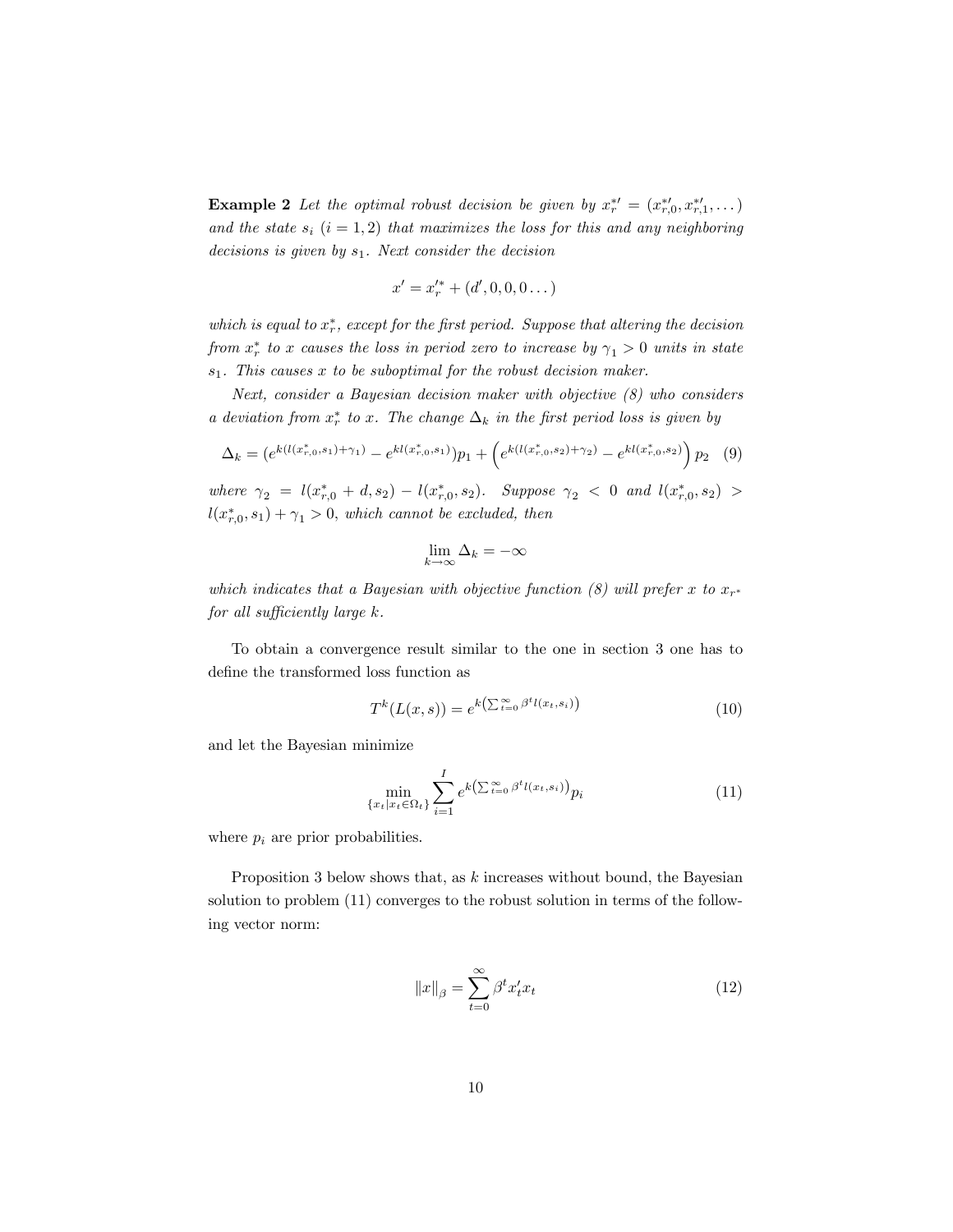**Proposition 3** Let  $x_k^*$  denote the solution to the transformed Bayesian decision problem (11) with prior probabilities  $p_i > 0$   $(i = 1, \ldots n)$ . Let  $x_r^*$  denote the solution to the robust decision problem  $(7)$ . Then

$$
\lim_{k \to \infty} \|x_k^* - x_r^*\|_{\beta} = 0
$$

The proof of proposition 3 is identical to the one of proposition 1 with the exception that one has to substitute expressions involving the standard vector norm by the 'discounted' norm  $(12)$ .

As a final remark, I want to stress that the transformed Bayesian utility function fails to be time separable.<sup>6</sup> Marginal utility for the Bayesian problem is given by

$$
\frac{\partial E\left[T^k(L(x,s))\right]}{\partial x_t} = k\beta^t \sum_i \nabla l(x_t, s_i) e^{k\left(\sum_{h=0}^{\infty} \beta^h l(x_h, s_i)\right)} p_i \tag{13}
$$

Since this expression does not converge for  $k \to \infty$ , consider the ratio of marginal utilities instead:

$$
\frac{\partial E[T^k(L(x,s))]}{\partial x_t} \frac{\partial x_t}{\partial x_{t+j}}
$$
\n(14)

The limit of (14) for  $k \to \infty$  depends on the states s that maximize  $\sum_{h=0}^{\infty} \beta^h l(x_h, s)$ , where the latter expression is the term showing up in the exponent of (13). Since the states that maximize this expression depend on the whole decision vector  $x$ , a decision change in some period other than t or  $t + j$  may well alter this ratio.

### 5 Appendix

This section proves proposition 1. Rename states s such that at  $x_r^*$ 

$$
L(x_r^*, s_1) \ge L(x_r^*, s_2) \ge \ldots \ge L(x_r^*, s_I)
$$

and let

$$
\Omega_{\text{max}} = \{i | L(x_r^*, s_i) = L(x_r^*, s_1)\}
$$

I first prove the following auxiliary result:

 $\overline{6}$ The subsequent arguments assume a non-atomistic decision maker who takes into account that the maximizing states are a function of his/her own decision  $x$ . See section 6 in Hansen et al. (2002) for further discussion.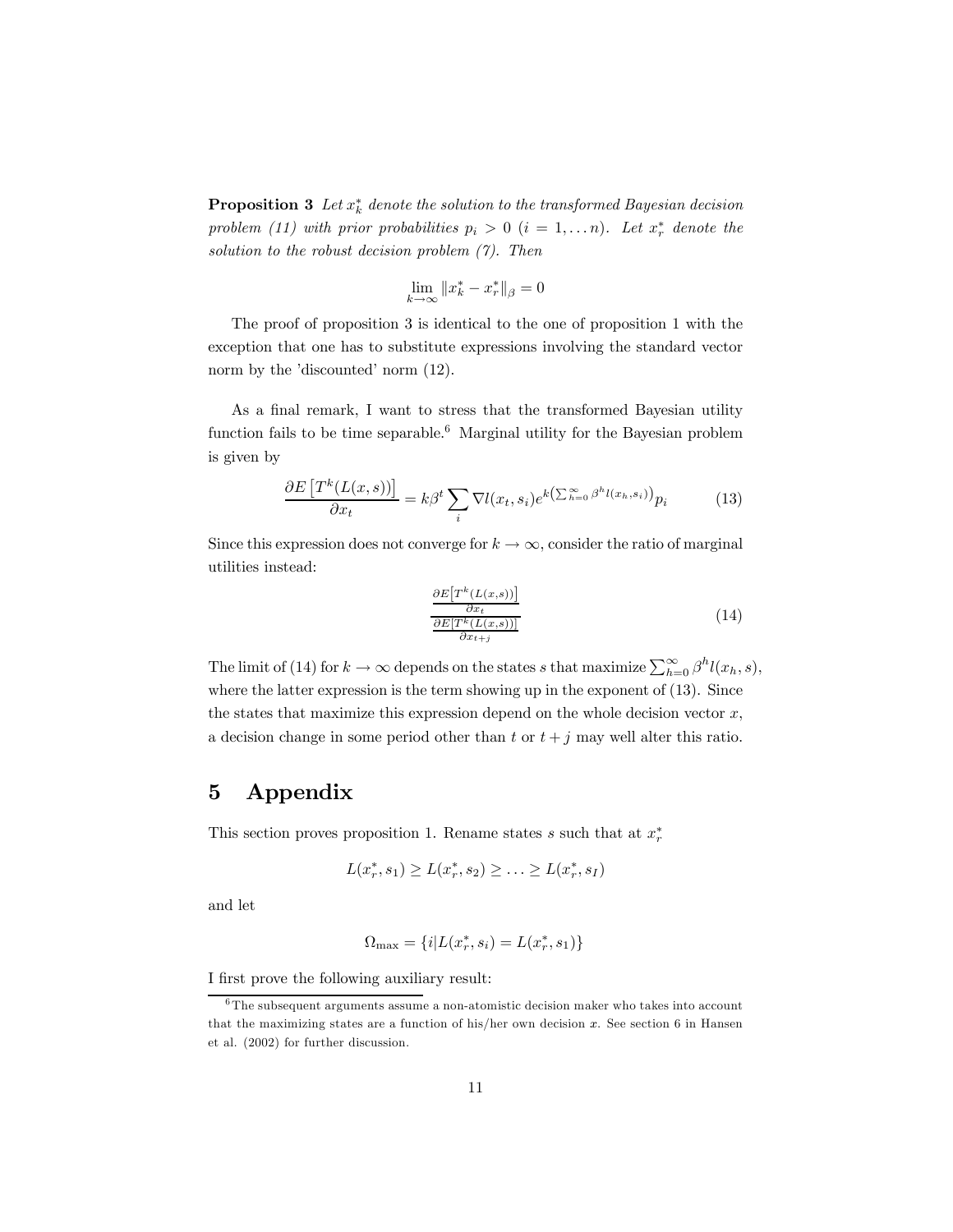**Lemma 4**  $\forall \delta > 0$  sufficiently small  $\forall d \in R^n$  with  $||d|| = \delta \exists \varepsilon > 0$  independent of d and a state  $i \in \Omega_{\text{max}}$  s.t.

$$
L(x_r^* + d, s_i) - L(x_r^*, s_i) > \varepsilon
$$

Proof of lemma 4:. The difference can be expressed as

$$
L(x_r^* + d, s_i) - L(x_r^*, s_i) = \nabla L(x_r^*, s_i) + d' \nabla^2 L(x_r^*, s_i) + O(3) \tag{15}
$$

where  $O(3)$  is a third order approximation error. Consider the first order term: From the optimality of  $x_r^*$  follows that

$$
\nabla L(x_r^*, s_i) \, \geq 0 \tag{16}
$$

for some  $i \in \Omega_{\text{max}}$ . Next, fix such an i and consider the second order term. Since  $\nabla^2 L(x_r^*, s_i)$  is normal and positive definite, we have

$$
\nabla^2 L(x_r^*, s_i) = U_i' D_i U_i
$$

where  $U_i$  is unitary and

$$
D_i = diag(\lambda_{i,1} \dots \lambda_{i,n})
$$

with  $\lambda_{i,j} > 0$  being the eigenvalues of  $\nabla^2 L(x_r^*, s_i)$ . Then defining  $\lambda_{i,\text{min}} =$  $\min_j \lambda_{i,j}$ 

$$
d'\nabla^2 L(x_r^*, s)d = d'U_i'D_iU_id
$$
  

$$
\geq \lambda_{i,\min} d'U_i'U_id
$$
 (17)

$$
=\lambda_{i,\min}d'd\tag{18}
$$

$$
=\lambda_{i,\min}\delta\tag{19}
$$

Letting  $\lambda_{\min} = \min_{i \in \Omega_{\max}} \lambda_{i,\min}$  it follows from (15), (??), and (19) that

$$
L(x_r^* + d, s_i) - L(x_r^*, s_i) \ge \lambda_{\min} \delta^2 + O(3)
$$

Choosing  $\delta$  sufficiently small the third order approximation error can be made arbitrarily small, e.g. smaller than  $\frac{\lambda_{\min}\delta}{2}$ , then choosing  $\varepsilon = \frac{\lambda_{\min}\delta}{2}$ establishes the claim.

Next, normalize the transformed objective of the Bayesian decision maker (6) as follows

$$
\overline{L}^{k}(x) = \frac{1}{e^{kL(x_{r}^{*}, s_{1})}} \sum_{i=1}^{I} e^{kL(x, s_{i})} p_{i}
$$
\n(20)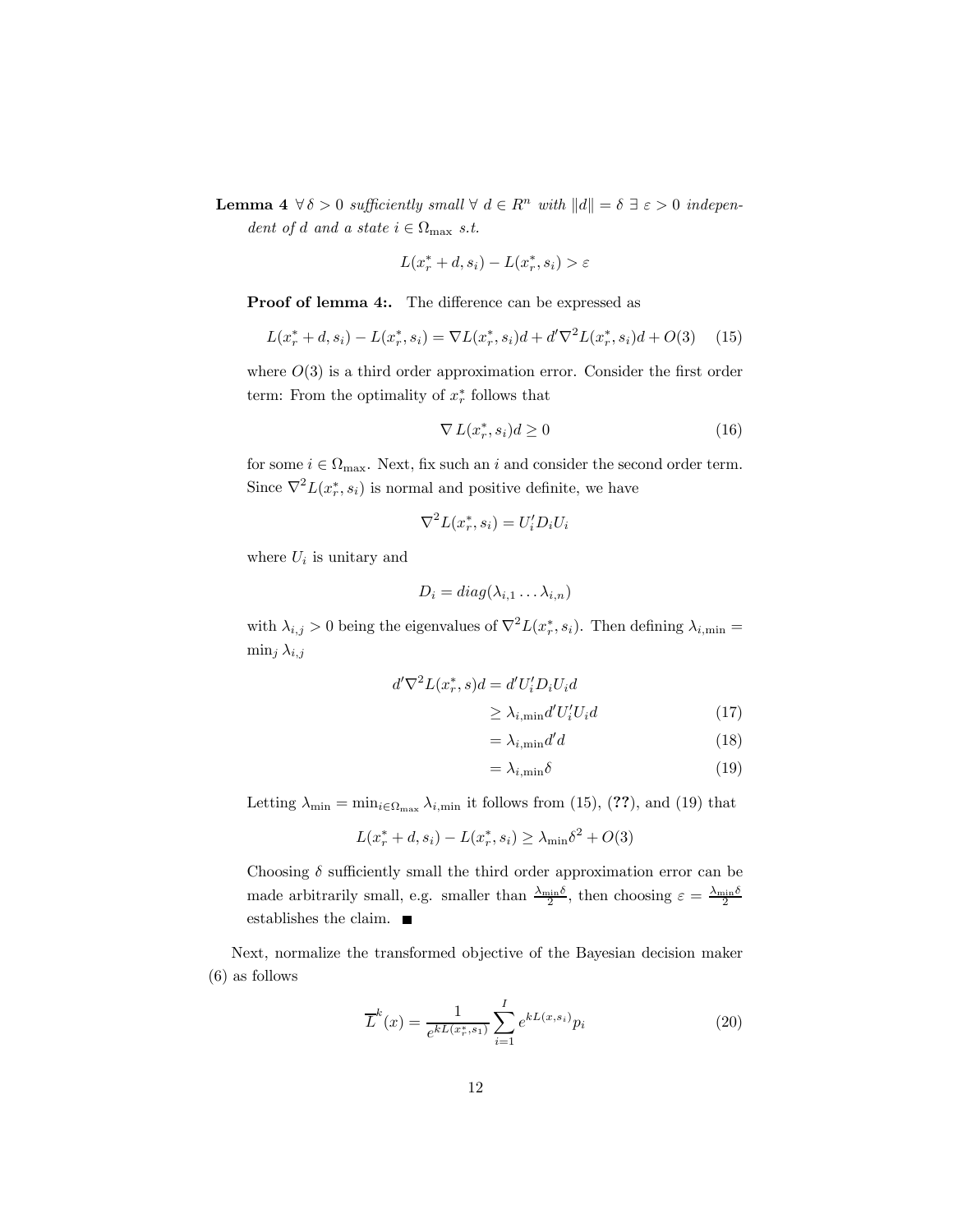Maximizing (20) delivers the same solution as maximizing (6). The limit of  $\overline{L}^k(x_r^*)$  for  $k \to \infty$  exists and is given by:

$$
\lim_{k \to \infty} \overline{L}^k(x_r^*) = \sum_{i \in \Omega_{\text{max}}} p_i
$$

Next, consider  $\overline{L}^k(x^*_{r} + d)$  with  $d \in R^n$  and  $||d|| = \delta$ ,  $\delta$  sufficiently small. From lemma 4 and (20) it follows that

$$
\overline{L}^k(x_r^* + d) > \frac{e^{k(L(x_r^*, s_1) + \varepsilon)}}{e^{kL(x_r^*, s_1)}} p_{\min}
$$

where  $p_{\min} = \min_i p_i$ . Therefore, there exists a  $\overline{k} < \infty$  such that for all  $k > \overline{k}$ 

$$
\overline{L}^k(x_r^* + d) > \overline{L}^k(x_r^*)
$$

From the strict convexity of  $\overline{L}^k(\cdot)$  it follows that the minimum  $x_k^*$  of  $\overline{L}^k(\cdot)$  must be within distance  $\delta$  from  $x_r^*$  for all  $k > k$ , which establishes the claim.

### References

Blinder, Alan, Central Banking in Theory and Practice, MIT Press, 1998.

- Chamberlain, Gary, "Econometric Applications of Maxmin Expected Utility," Journal of Applied Econometrics, 2000, 15, 625-644.
- Gilboa, Izhak and David Schmeidler, "Maxmin Expected Utility Theory with Non-Unique Prior," Journal of Mathematical Economics, 1989, 18,  $141 - 153.$
- Hansen, Lars P. and Thomas J. Sargent, "Wanting Robustness in Macroeconomics," 2000. Standord University, mimeo.
- Hansen, L.P., T.J. Sargent, and T. Tallarini, "Robust Permanent Income and Pricing," Review of Economic Studies, 1999, 66, 873-907.
- $_$ ,  $_$ , G.A. Tirmuhambetova, and N. Williams, "Robustness and Uncertainty Aversion," 2002. Stanford University Mimeo.
- **Onatski, Alexei**, "Minimax Analysis of Monetary Policy under Model Uncertainty," 2000. Harvard University, Dept. of Economics, mimeo.
- and James Stock, "Robust Monetary Policy under Model Uncertainty in a Small Model of the U.S. Economy," NBER Working Paper 7490, 2000.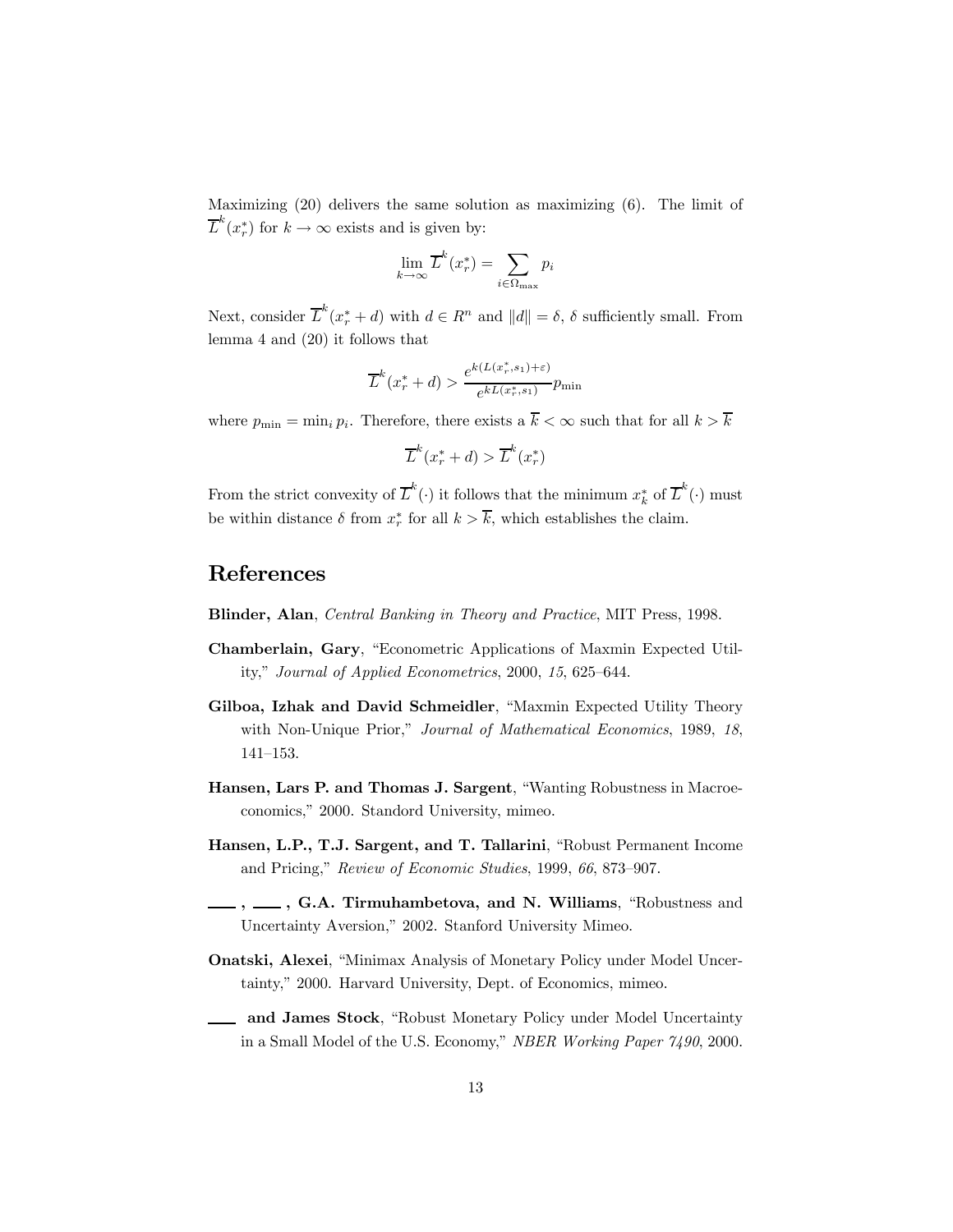- Sargent, T.J. and L.P. Hansen, Robust Control and Filtering for Macroeconomics, Stanford University book mimeo, 2001.
- Tetlow, Robert and Peter Von Zur Muehlen, "Robust Monetary Policy with Misspecified Models: Does Model Uncertainty Always Call for Attenuated Policy?," 2001. Federal Reserve Board mimeo.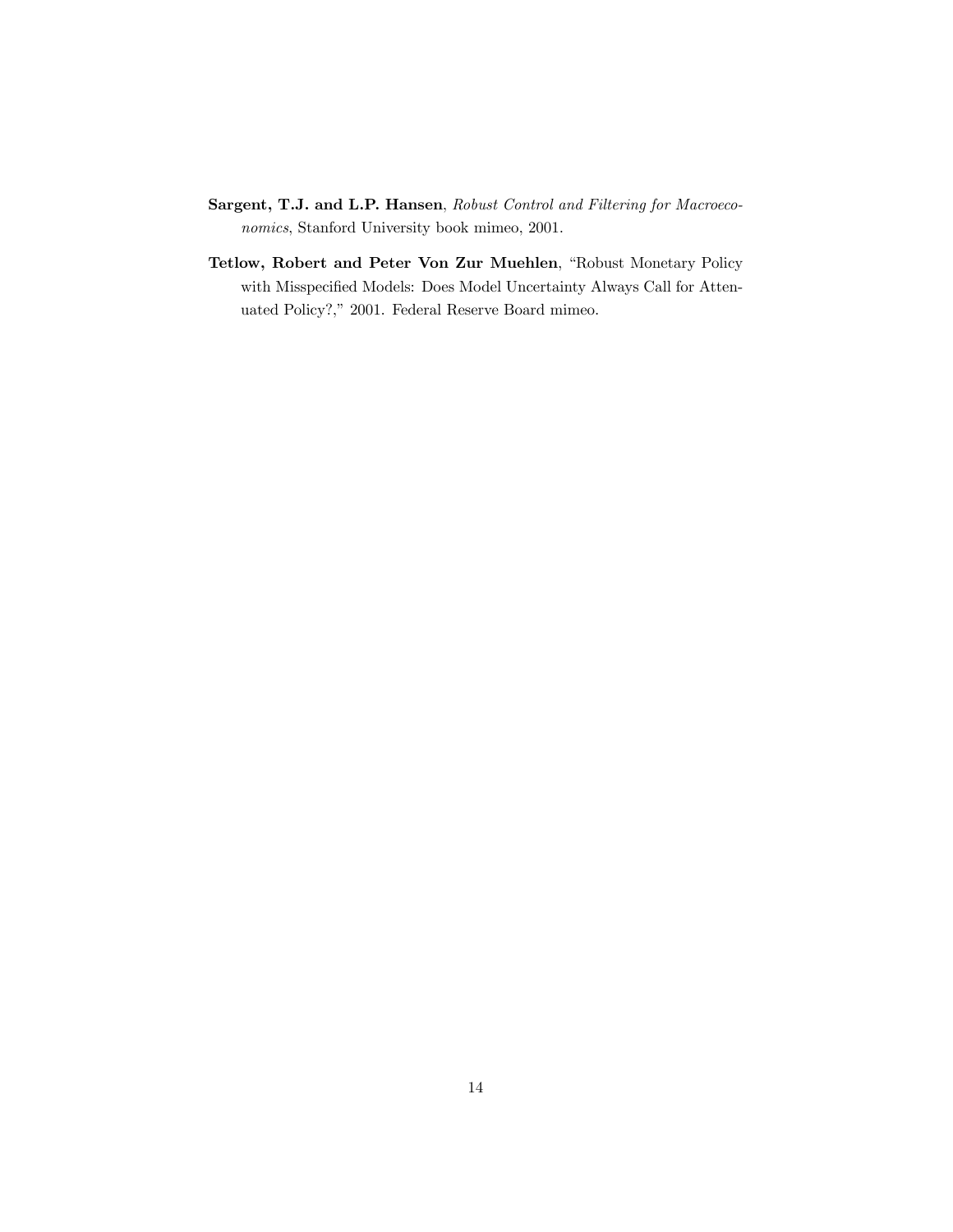

Figure 1: Loss functions



Figure 2: Bayesian decision as a function of the parameter  $\boldsymbol{k}$